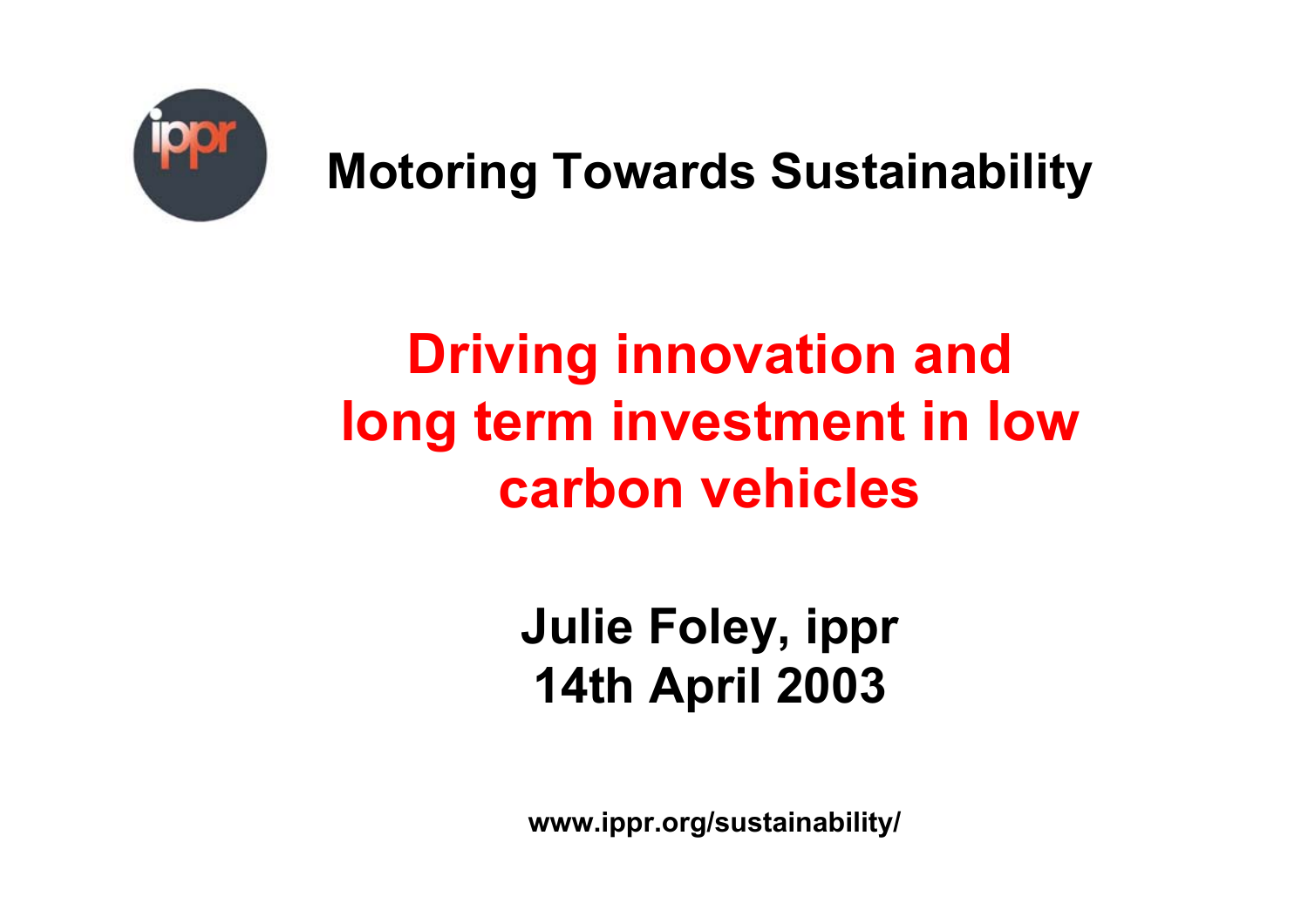

#### **Policies for the longer term**

"The trouble with long-term issues is that they seldom fit political time-scales. The impact of some of the measures we announce today will not be felt under this Government, or even this generation. We have to do what is right for the long-term. The truth is investment now to meet the challenge of these issues is worth every penny in the long-term."

Tony Blair's 2003 speech on sustainable development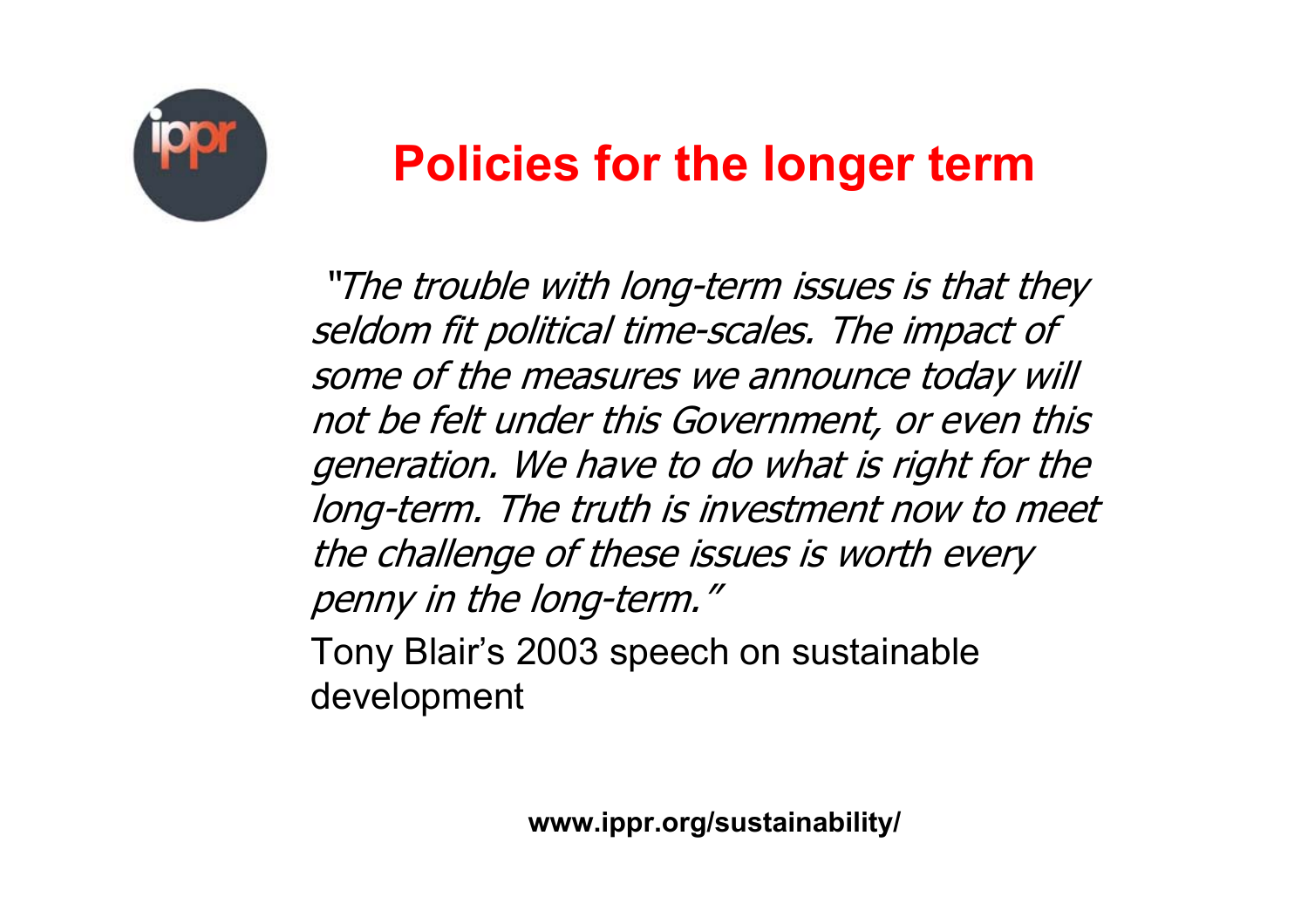

#### **The shift towards lower carbon vehicles**

•Tax reforms mean vehicles with lower CO2 emissions pay less tax •Powering Future Vehicles Strategy sets 2012 targets for low carbon vehicles

•But has enough support been given to longer term low carbon options?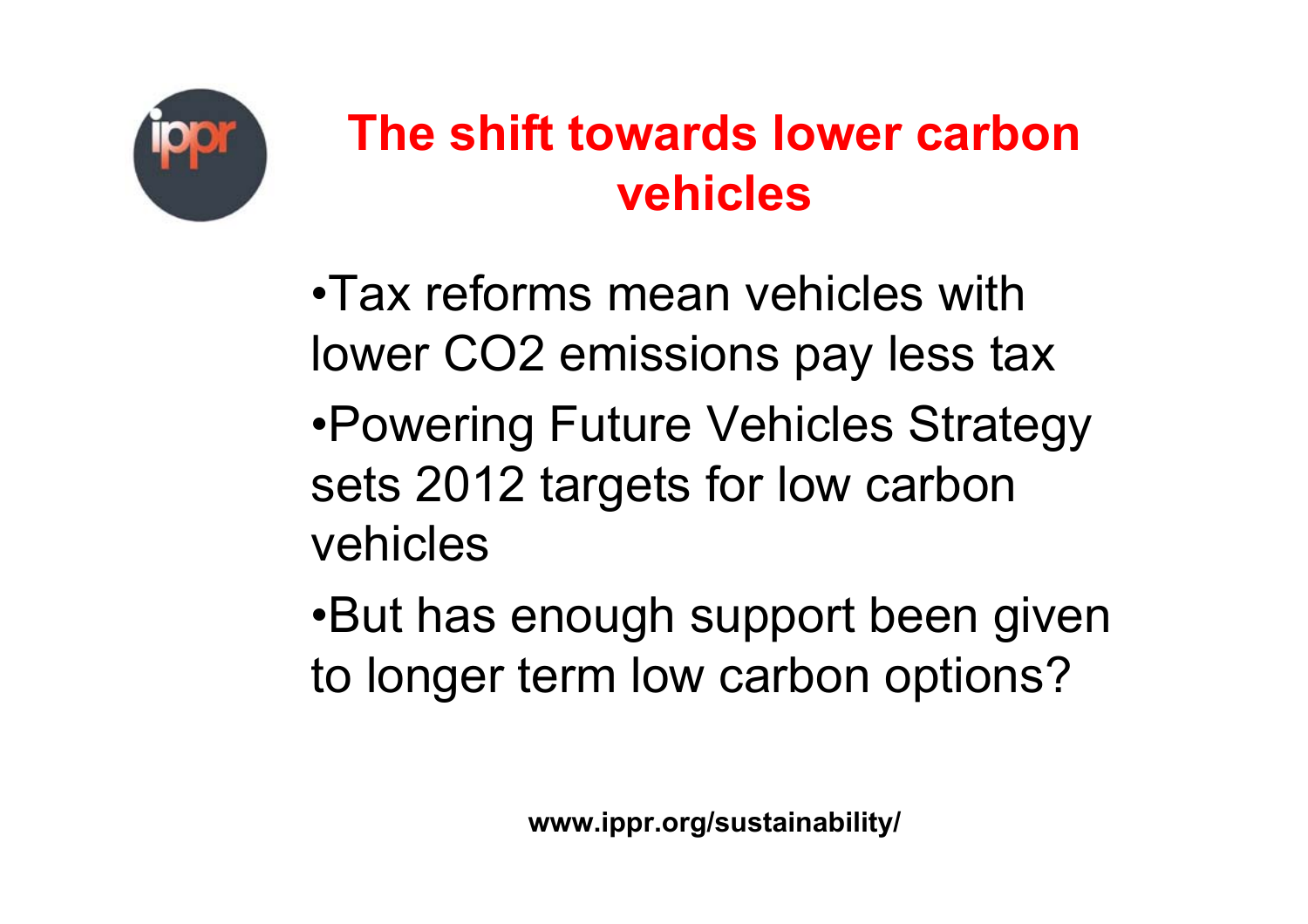

## **Why is innovation important?**

- •Innovation is by definition uncertain
- •The process of research, development and 'learning by doing' yields options whose costs and environmental benefits are unknown

•Without innovation the potential for new transport fuels, like hydrogen, will not be realised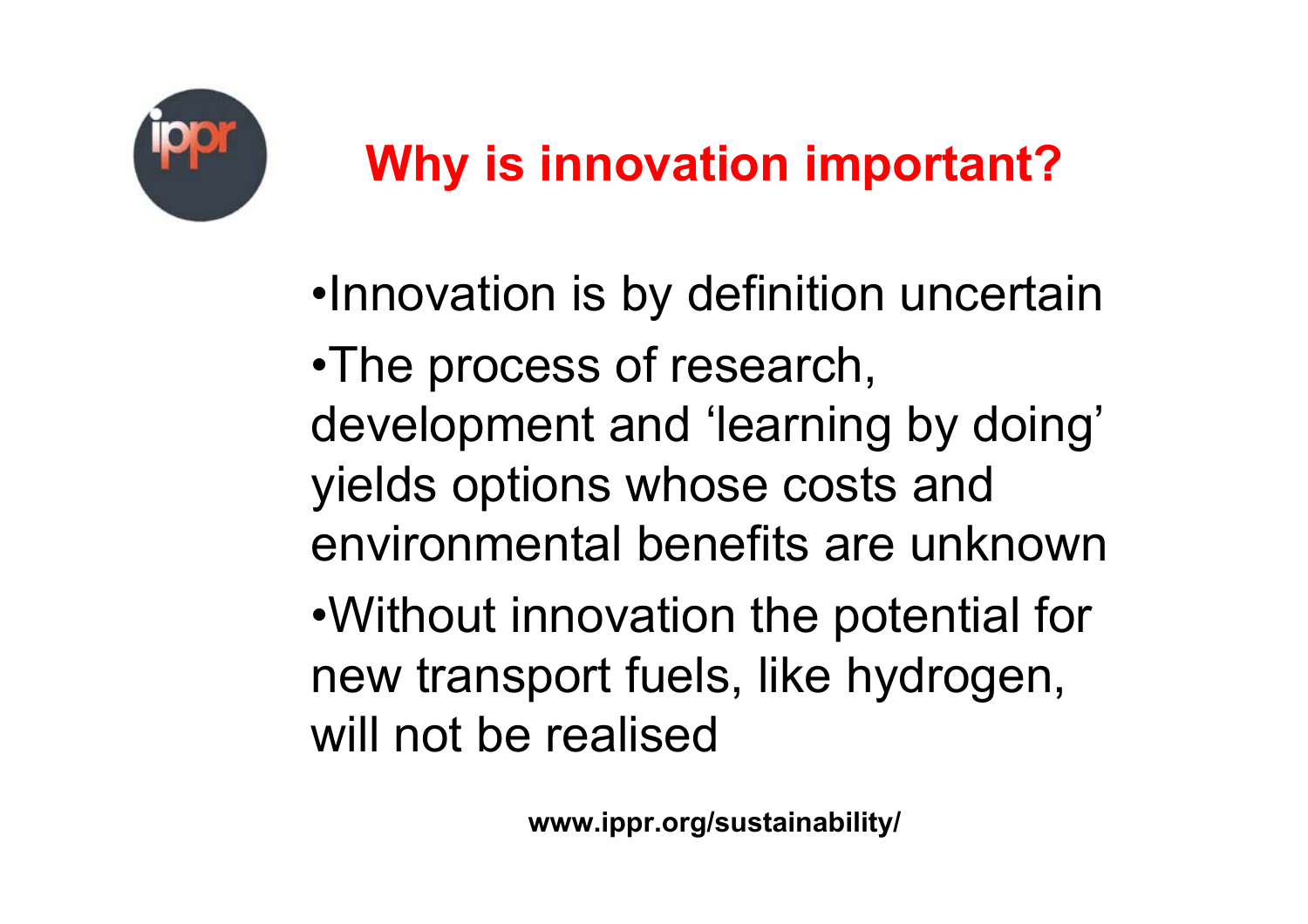

### **The role for environmental taxation**

- •Fuel duty is a useful tool for helping to create a market for a new fuel
- •The current tax structure is not well equipped to deal with tomorrow's low carbon fuels
- • Fuel duty does not distinguish fuels by their method of production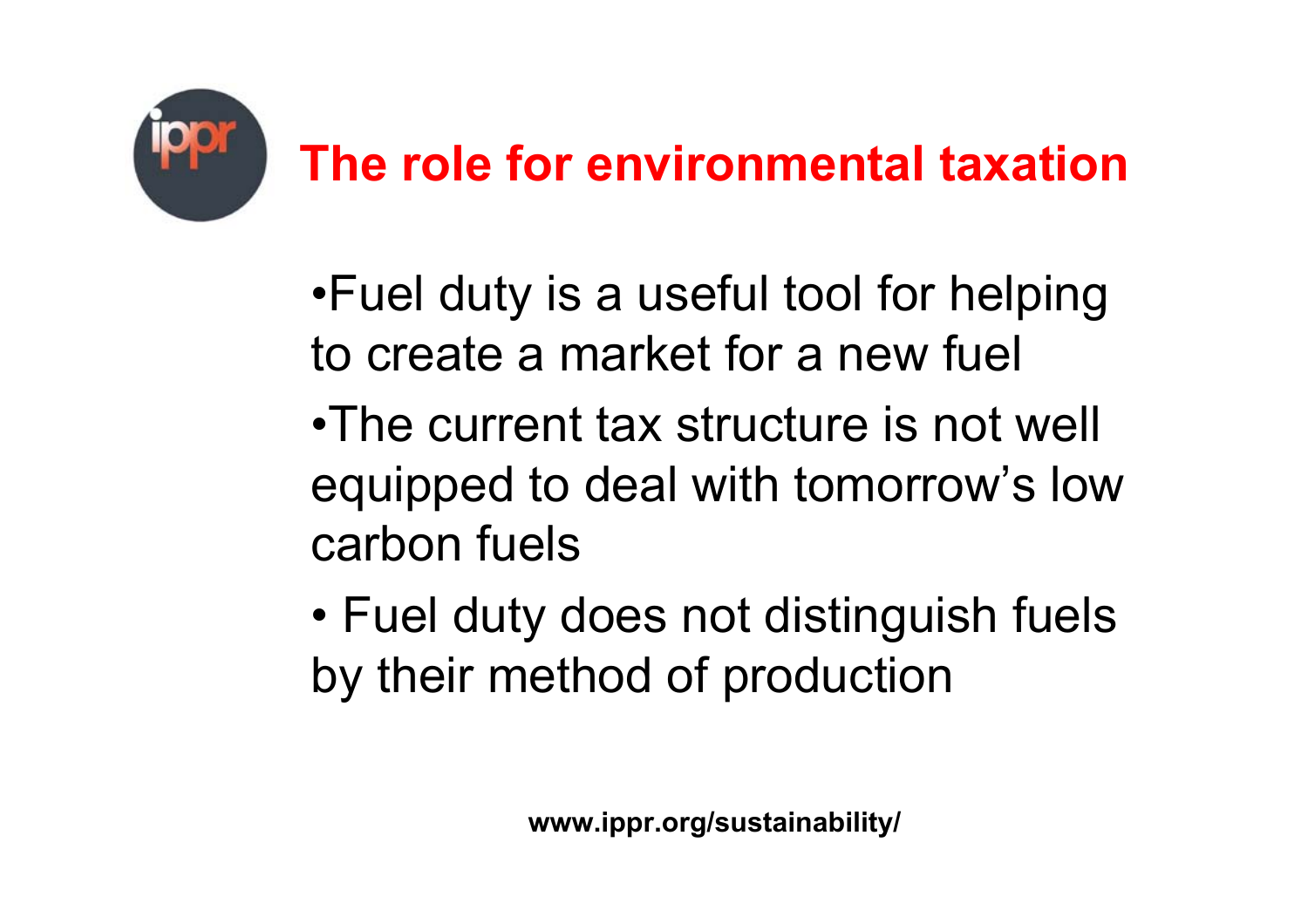

Source: GM/LBST study (2002)

Source: GM/LBST study (2002)

### **Relationship between duty & CO2**

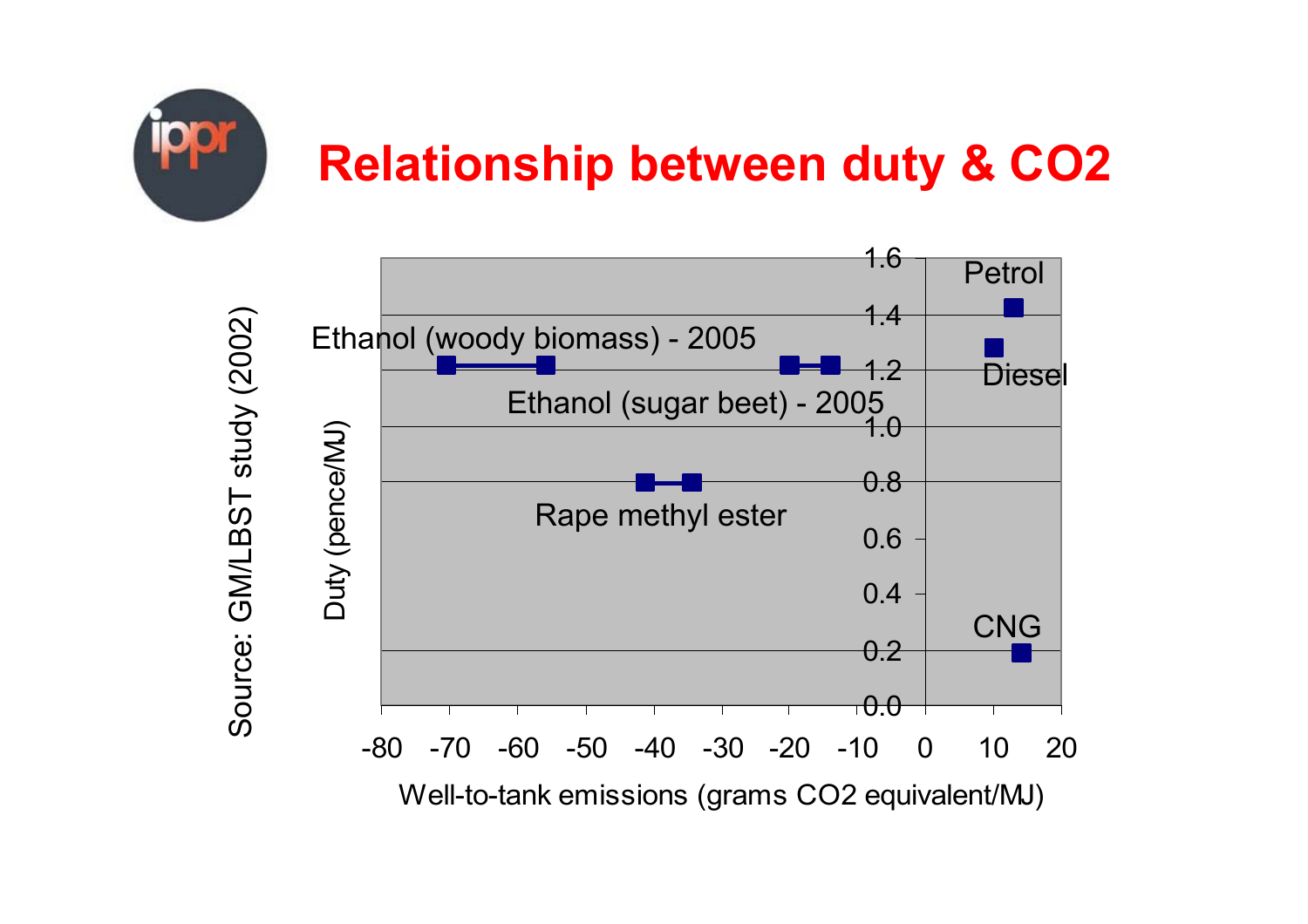

### **The role for environmental taxation**

- •Differential rates of duty based on the *carbon* content of the fuel would distinguish and reward lower carbon forms of fuels
- •But there are limits to taxes
- •The tax system is unlikely to be a major driver for long term business investments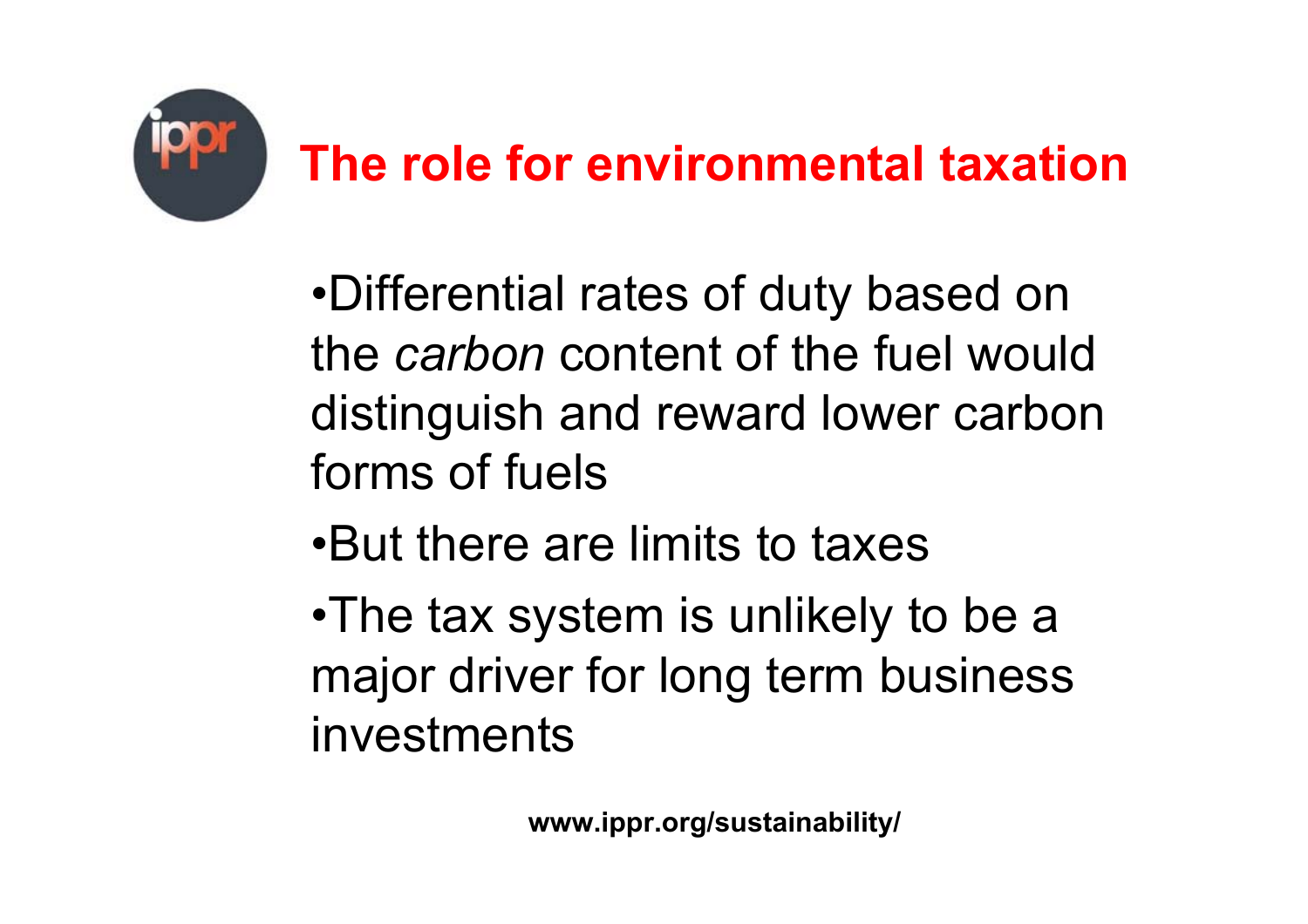

•Renewable hydrogen is decades away from being a mass market option •In the coming years, improvements in the fuel efficiency of vehicles will deliver high carbon savings •Hybrids are not a barrier to fuel cells

but a useful intermediate step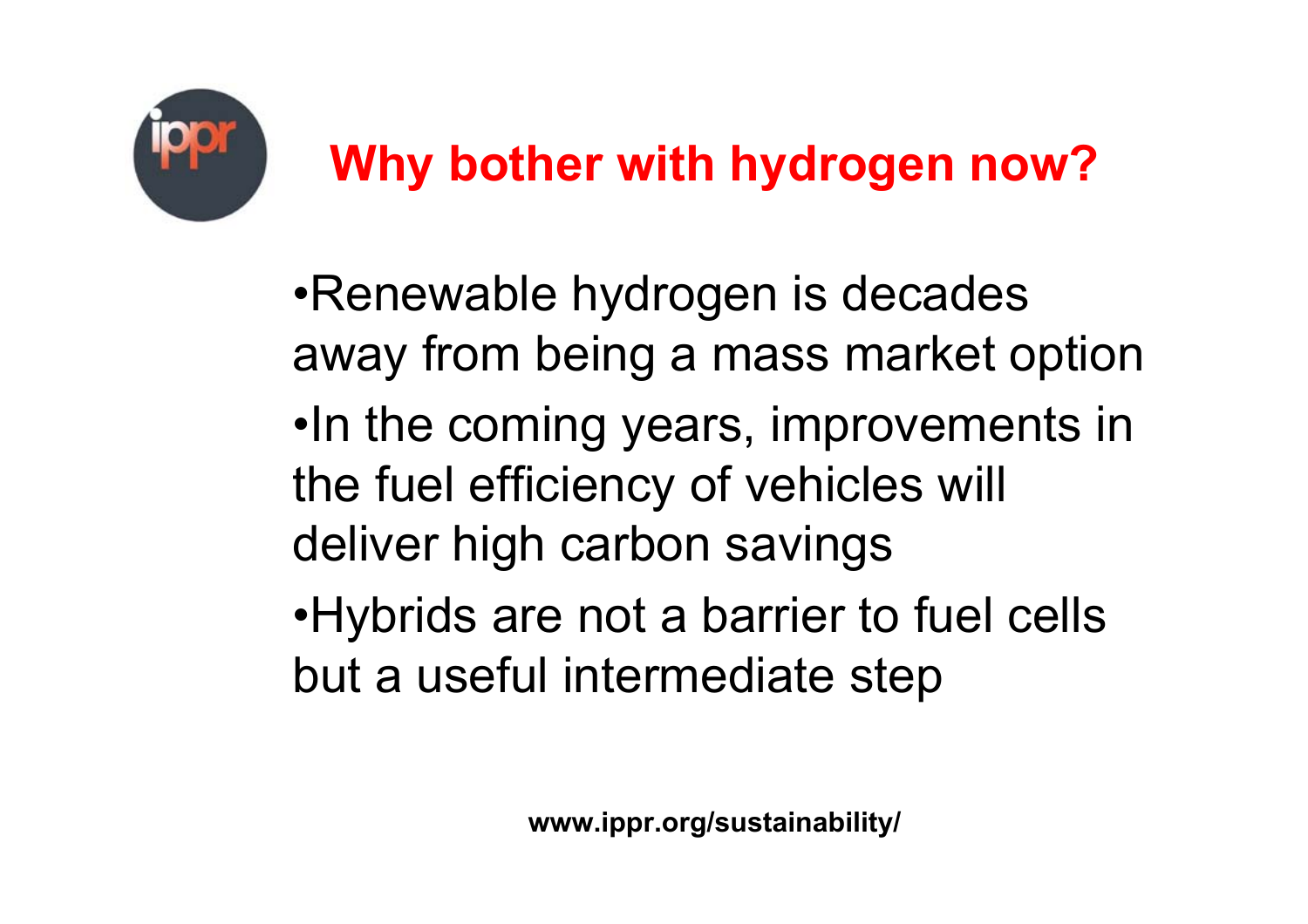

### **Building a UK supply chain for fuel cell research & development**

- •Developing the UK as a hub for fuel cell R&D could boost the UK's competitiveness
- •Most fuel cell developments are located in the US and Germany
- •• The UK is not currently viewed as an attractive market for fuel cell investments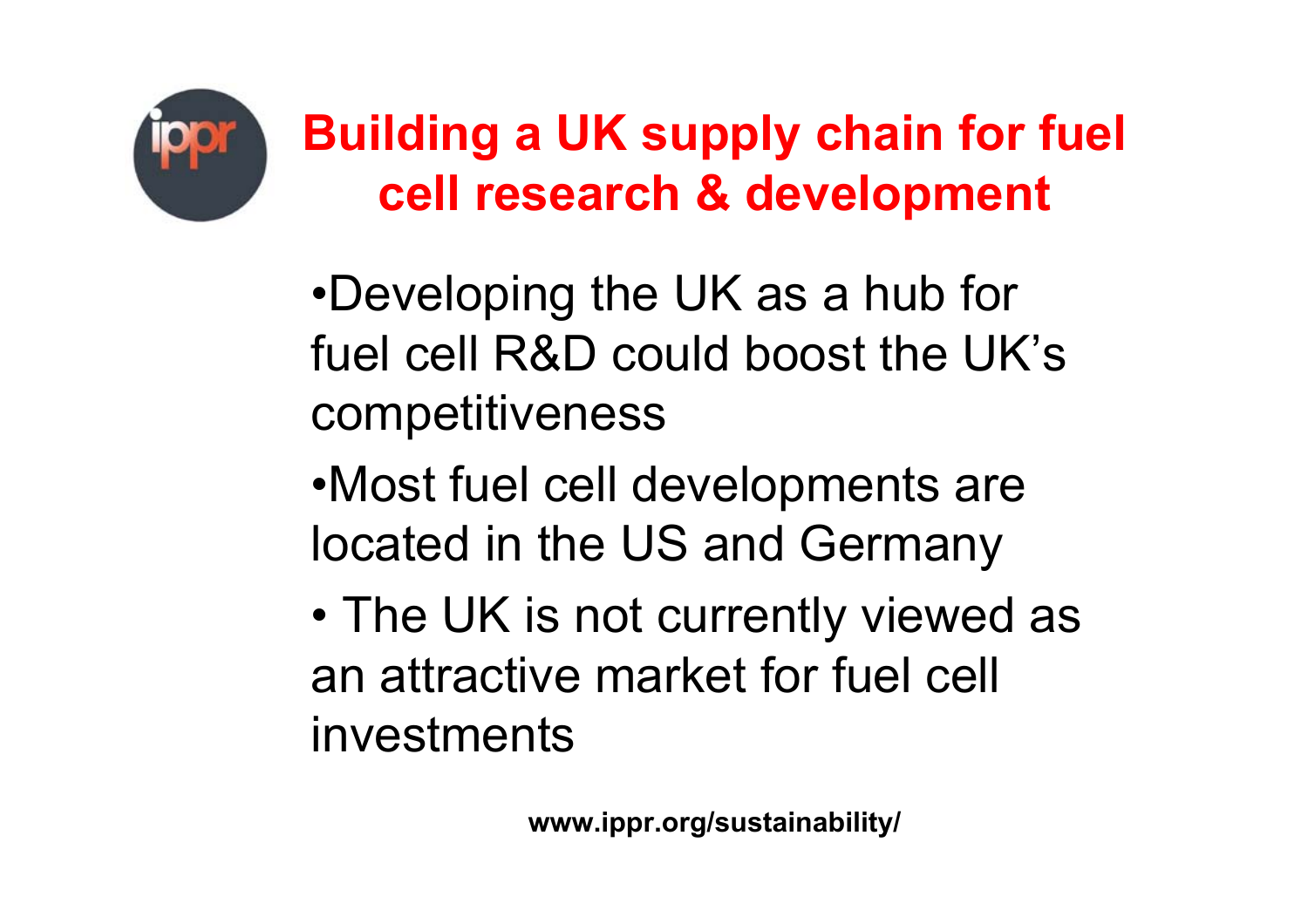

### **Is regulation the key to innovation?**

•Powering Future Vehicles Strategy commits to setting ultra low carbon vehicle targets for 2020

•2020 targets are unlikely to give business the confidence to invest in hydrogen research and infrastructure

•Regulation would provide assurance of a future hydrogen vehicle market and encourage innovation